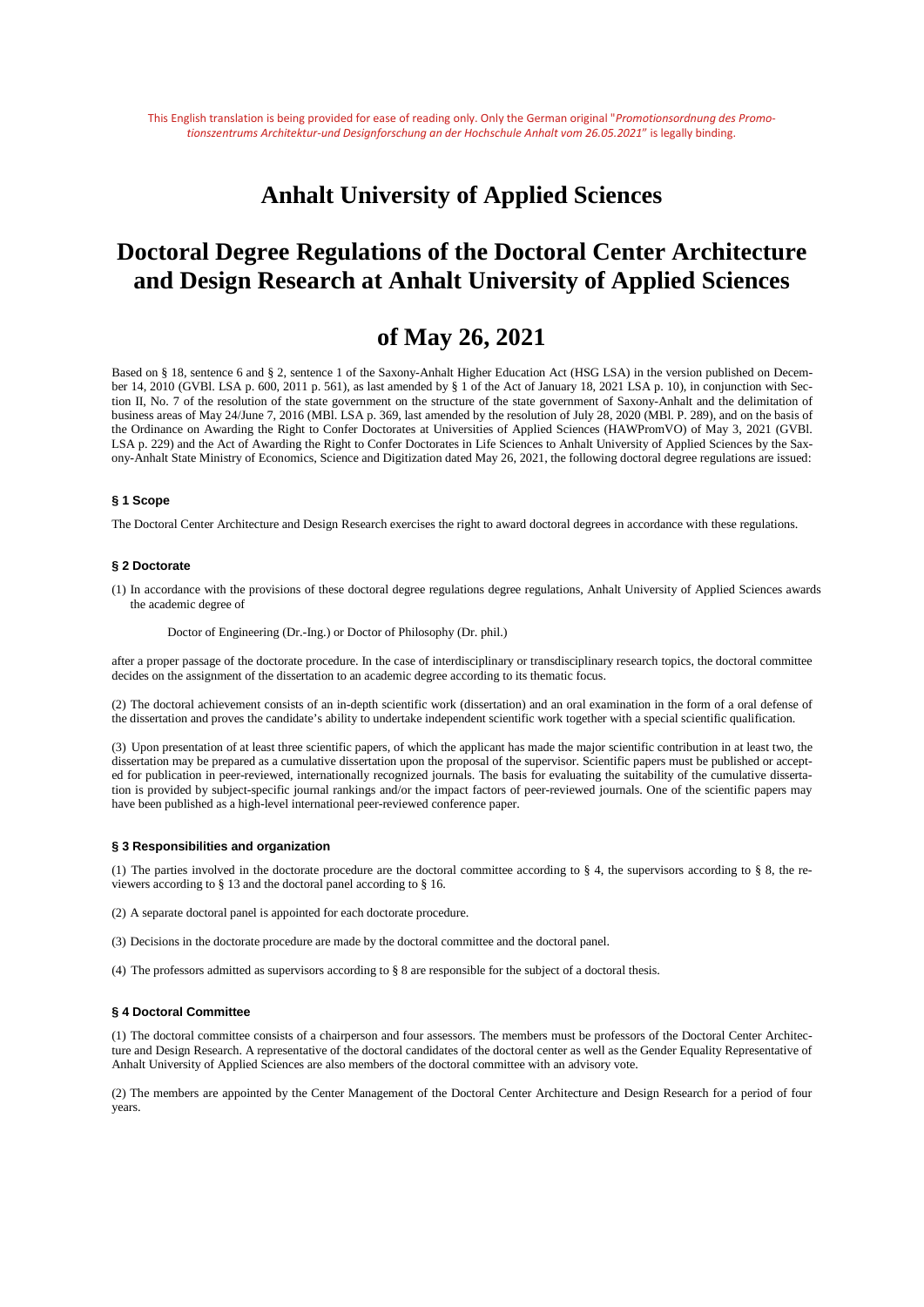- (3) The doctoral committee decides on all formal procedural matters; in particular, it decides on:
	- 1. acceptance of a candidate as a doctoral candidate according to § 5,
	- 2. admission to the doctorate procedure in accordance with § 12,
	- 3. the appointment of the reviewers according to § 13,
	- 4. the acceptance of the dissertation according to  $\S 15$ ,
	- 5. the appointment of the doctoral panel in accordance with § 16,
	- 6. on the completion of the doctorate in accordance with § 22.

(3) In addition to the regulations in § 5, section 3, the doctoral committee may determine subject-specific regulations regarding the degree and admission requirements necessary for acceptance as a doctoral candidate, as well as additionally required ungraded assessments.

(4) The doctoral committee meets face-to-face as a rule. The doctoral committee has a quorum if at least half of the duly invited and voting members are present in addition to the chairperson. It decides by simple majority. In the event of a tie, the chairperson shall have the casting vote.

(5) The doctoral committee does not meet in public and is convened by the chairperson.

(6) In exceptional cases, the doctoral committee may also pass resolutions outside of meetings - namely within the framework of video or teleconferences or by circulation. A quorum shall also be deemed to exist without an ordinary summons if the members entitled to vote participate in video or telephone conferences or take part in a circular procedure and do not expressly object to the procedure outside a face-toface meeting.

#### **§ 5 Acceptance as a doctoral candidate**

(1) The application for acceptance as a doctoral candidate must be addressed to the chairperson of the doctoral committee. The application for acceptance must be accompanied by:

- 1. certified copies of the certificates and documents for successfully completed university studies according to paragraph 3.; international (non-German) certificates must be submitted in officially certified German translations,
- 2. an overview of the applicant's personal and educational background, copy of identity card or passport,<br>3. if requested by the doctoral committee, a current police clearance certificate (extract from official po
- if requested by the doctoral committee, a current police clearance certificate (extract from official police records or similar document drawn up by a competent authority) with the purpose of doctoral studies, if applicable,
- 4. a detailed, written exposé for the doctoral project to be worked on independently; the exposé should include the following: Proposed topic, state of research, objectives and contribution of the thesis, description of the approach and methods envisaged, as well as a resource and time plan agreed by the supervisors and a statement as to whether the thesis is to be written in German or English,
- 5. the written promise of supervision in the form of a doctoral agreement, which also assures compliance with good scientific practice in accordance with the most recent Regulations for Assuring Good Scientific Practice of Anhalt University of Applied Sciences
- 6. a declaration as to whether and with what result acceptance as a doctoral candidate was applied for at another university, or a comparable suitability assessment procedure or doctorate procedure at another university was definitively not successful.

(2) The doctoral committee decides whether to accept an applicant as a doctoral candidate. Acceptance can be refused but reasons must be given.

The application shall be rejected in particular if

- 1. adequate professional supervision of the dissertation or the provision of the necessary resources is not ensured, or
- 2. Anhalt University of Applied Sciences does not have an independent right to award a doctorate for the subject of the proposed topic of the doctorate.

(3) Requirements for acceptance as a doctoral candidate are:

- 1. a relevant Master's degree after a course of study with a total of 300 credit points according to ECTS and an overall result with at least the grade 2.0 or an ECTS rank of grade B, or
- 2. a relevant degree from a German higher education institution that is considered equivalent according to the regulations of the Standing Conference of the Ministers of Education and Cultural Affairs of the Länder in the Federal Republic of Germany (KMK); if the doctoral committee classifies an alternative equivalent degree as not sufficiently equivalent, the doctoral committee may impose conditions for acceptance as a doctoral candidate, or
- 3. for applicants with a foreign degree of a study abroad comparable to the qualification according to point 1, which also entitles the holder to a doctorate in the country of the university degree and is classified as equivalent; if the doctoral committee classifies a foreign degree as not equivalent, it may impose conditions for acceptance as a doctoral candidate.

(4) The doctoral committee decides on the equivalence of certificates. The assessment statements of the Central Office for Foreign Education (ZAB) at the Standing Conference of the Ministers of Education and Cultural Affairs of the Länder (KMK) are used when considering the equivalence of foreign certificates.

(5) The doctoral committee decides on exceptions as well as on any necessary recognitions according to § 5, sections 3 and 4. Holders of certificates that are not equivalent may be required to provide supplementary achievements in the form of subject-related requirements.

(6) If the subject area of the dissertation topic does not correspond to the completed university studies, the doctoral committee may require an additional examination in individual cases in order to promote interdisciplinary and transdisciplinary research. The requirement of an additional examination can be waived if the applicant has worked in the doctoral field for three years after completion of the studies.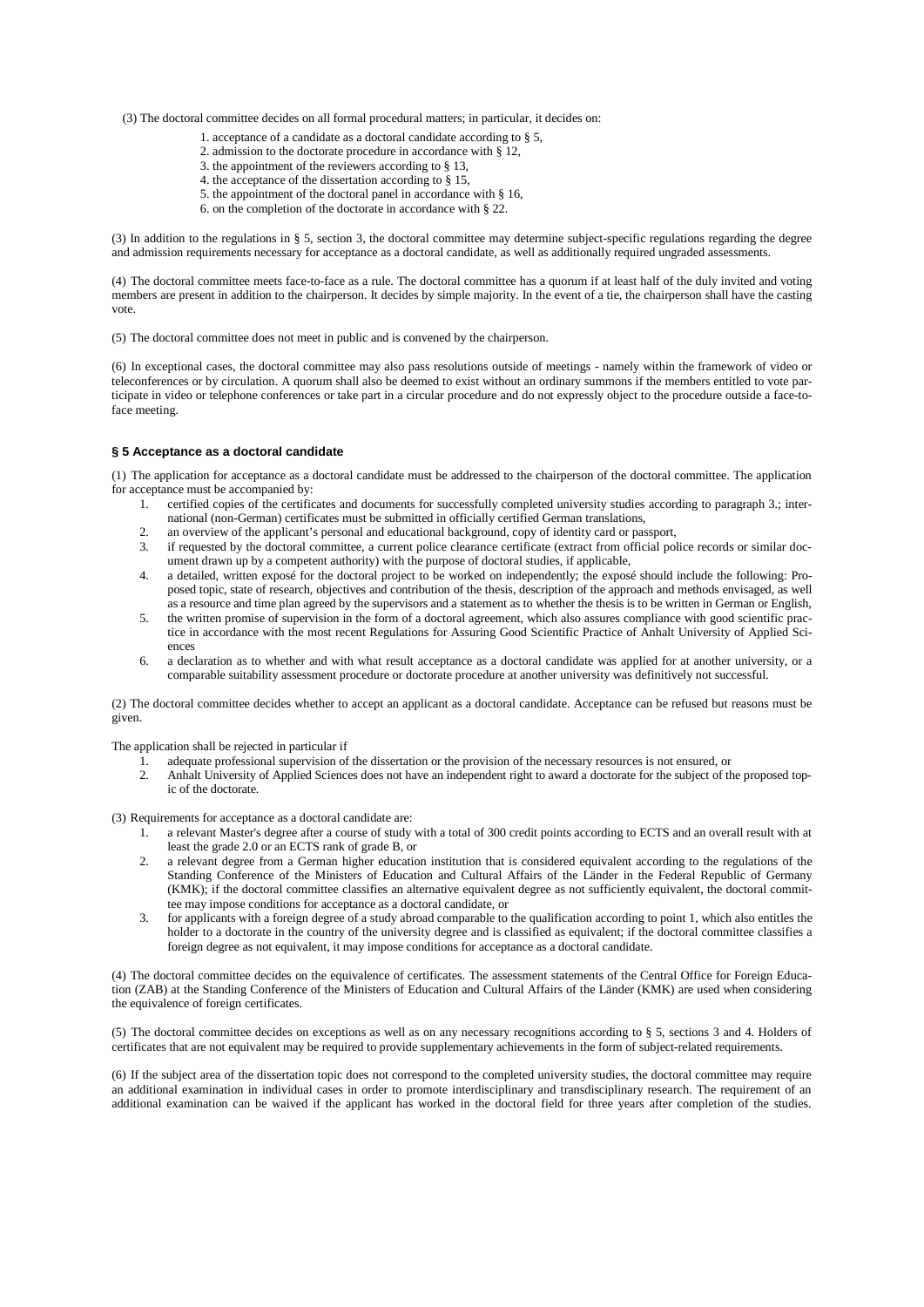If necessary, examinations in subfields of the respective subject in which the doctoral thesis is to be completed, as determined by the doctoral committee, must be required as conditions.

(7) If the doctoral committee approves the application for acceptance, the supervision, review and subsequent implementation of the procedure is guaranteed in accordance with these doctoral degree regulations.

(8) Accepted doctoral candidates may enroll as doctoral candidates at Anhalt University of Applied Sciences from the time of acceptance until completion of the procedure.

#### **§ 6 Doctoral candidates**

(1) Doctoral candidates complete their dissertation with with a publication of their research results complying with the principles of good scientific practice (DE "*wissenschaftliche Arbeit*"). In addition to professional competence, the university must teach them a basic ethical attitude in scientific work, in the responsible handling of results and in cooperation with other scientists.

(2) Doctoral candidates are entitled to regular scientific supervision, advice and support.

(3) Doctoral candidates are required to

- 1. log and complete documentation as well as store their research results,
- 2. work responsibly and be collegial,
- 3. report regularly on the progress of their research to their supervisors,
- 4. participate in internal seminars.

#### **§ 7 Dissertation**

(1) The dissertation must contribute to the advancement of scientific knowledge as an independent achievement that meets scientific standards. It must be submitted in German or English. A summary is to be attached in both German and English.

(2) The dissertation must be accompanied by a complete bibliography and a declaration by the doctoral candidate that they have written the work independently, apart from the help expressly mentioned in it.

(3) Work that has already been submitted for assessment as part of a previous degree (e.g. Bachelor's and Master's theses), will not be accepted as dissertations, will not be accepted as dissertations. However, results of such examination papers may be used for the dissertation, and the papers in question must be cited in the list of sources.

(4) Parts of the dissertation may have been published in advance. A statement about this must be made in the dissertation paper.

(5) In the case of a cumulative dissertation, the submitted work must include an introduction to the state of the art and the need for research, the dissertation's derived questions, and, according to the inserted publications, a synthesis of the results. Furthermore, a statement on the doctoral candidate's contribution to the publications must be attached (cf. Appendix 1).

(6) The dissertation must contain authoritative research data of an experimental and statistical nature that have led to scientific knowledge or that are necessary for the comprehensibility of the scientific method. They should be included as an appendix or deposited in a research data repository.

#### **§ 8 Appointment of the supervisors**

(1) Dissertations are written under the supervision of a professor (lead supervisor) who is affiliated with the Doctoral Center Architecture and Design Research and thus fulfills the criteria according to § 3 HAWPromVO.

(2) The following persons may be appointed as secondary supervisors:

- 1. Professors of the Doctoral Center Architecture and Design Research at Anhalt University of Applied Sciences,
- 2. professors with a doctorate and full-time employment in another discipline at Anhalt University of Applied Sciences,
- 3. retired professors holding a doctorate, temporary professors holding a doctorate, honorary professors holding a doctorate,
- 
- 4. professors holding a doctorate and employed full-time by another university of applied sciences or university,<br>5. scientists with a doctorate and corresponding proven scientific qualifications who work for cooperating r 5. scientists with a doctorate and corresponding proven scientific qualifications who work for cooperating research partners of Anhalt University of Applied Sciences.

Secondary supervisors do not have to be members of the Doctorial Center Architecture and Design Research at Anhalt University of Applied Sciences.

(3) The purpose of the appointment is to ensure that the supervisors have the resources necessary for supervision and can supervise the dissertation to to its anticipated completion.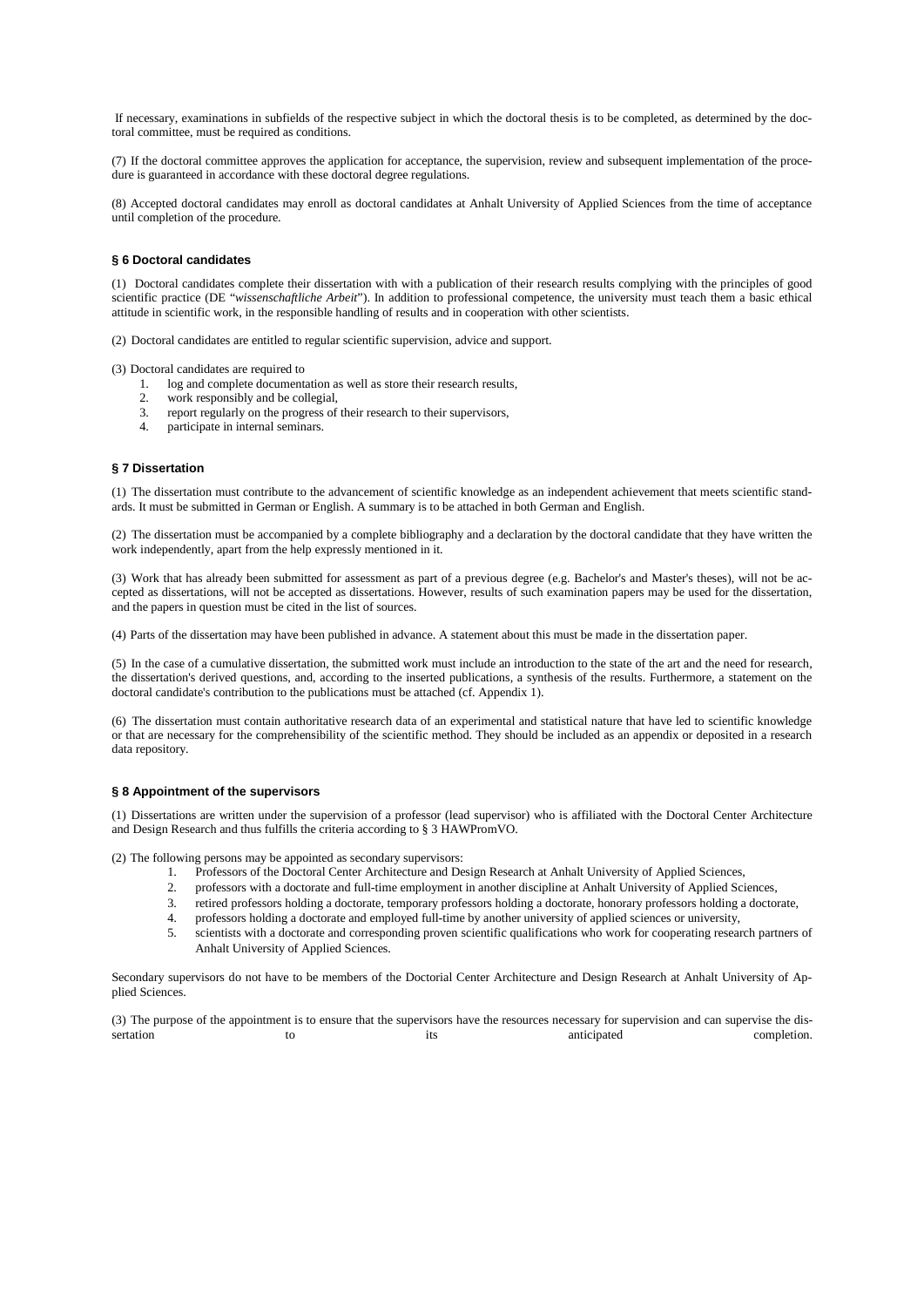(4) If a supervisor leaves the university before the completion of the doctorate procedure, the supervision can be continued if the supervisor commits himself/herself in writing to the doctoral committee to participate in the doctorate procedure.

(5) In justified cases, the doctoral committee may appoint additional supervisors in the course of the procedure, especially in cases where a supervisor is no longer able to provide supervision. The lead supervisor must fulfill the criteria according to § 3 HAWPromVO.

#### **§ 9 Dissertation supervision**

(1) The supervisors are responsible for the scientific supervision of the project. The lead supervisor should notify the doctoral committee of the dissertation topic (preliminary working title) as early as possible, even before the applicant applies for acceptance as a doctoral candidate.

(2) Along with the application for acceptance as a doctoral candidate, the applicant must submit the written commitment of the lead supervisor in the form of a doctoral agreement. The supervisory relationship begins with the acceptance as a doctoral candidate according to § 5.

(3) The principles of the German Council of Science and Humanities (*Wissenschaftsrat*) on "good doctoral studies" relevant to supervision and review (*Wissenschaftsrat, Positionspapier "Anforderungen an die Qualitätssicherung der Promotion*, November 2011; Drs. 1704-11) shall be complied with. In particular, supervision includes regular scientific advice and support of doctoral candidates by the supervisors, which are to be regulated in the doctoral agreement.

#### **§ 10 Doctoral studies**

(1) The Graduate Academy of Anhalt University of Applied Sciences offers doctoral studies and events. These offer cross-disciplinary support services for the development and deepening of interdisciplinary and methodological competencies, especially for independent scientific research. Participation is not subject to grading and is not included in the calculation of the final grade. Participation is to be included in the progress reporting.

(2) Doctoral candidates are required to attend the course "Introduction to Good Scientific Practice" (*Einführung in die gute wissenschaftliche Praxis*). In addition, the doctoral committee or the supervisor may require the doctoral candidate to participate in further events of the Graduate Academy.

#### **§ 11 Changes, termination of the doctoral relationship**

(1) Doctoral candidates may apply in writing to the doctoral committee for a change in supervision before submitting their dissertation, stating their reasons. If supervision becomes impossible before completion of the dissertation, it is incumbent upon the doctoral committee, at the request of the doctoral candidate, to ensure, as far as possible, that supervision is taken over by another person in accordance with § 8. In cases of conflict, all parties involved shall be given the opportunity to comment in advance.

(2) When taking over supervision, a new application for acceptance according to § 5 is not required.

(3) Doctoral candidates may apply in writing to the doctoral committee for an interruption or termination of the doctoral relationship before submitting the dissertation, stating their reasons. The interruption may not exceed the period of 10 years. For this purpose, in addition to the statement of reasons, a comprehensive interim report must be submitted by the doctoral candidate to the doctoral committee. The doctorate is then not considered to have failed and a new application is possible.

(4) As a rule, no more than five years should elapse between acceptance as a doctoral candidate and the opening of the doctorate procedure.

(5) Revocation of acceptance as a doctoral candidate is excluded if the doctoral candidate is not responsible for the delay.

These include in particular:

- 1. Maternity protection according to §§ 3, 4, 6 German Maternity Leave Act,
- 2. Parental leave in accordance with § 15 of the German Federal Parental Allowance and Parental Leave Act,
- 3. chronic illness or disability i. S. d.  $\S$  2, sect. 1 Social Code IX (SGB), 4 Illness of children in need of care and relatives in need of care
- Illness of children in need of care and relatives in need of care,
- 5. Periods of fulfillment of the service obligation according to art. 12 a (1) or (2) of the German Basic Law (*Grundgesetz*) or equivalent voluntary service for a period of up to two years.

#### **§ 12 Admission and initiation of the doctorate procedure**

(1) The doctorate procedure is initiated by a written application of the doctoral candidate, which is to be addressed to the doctoral committee. The doctoral application must be accompanied by:

- 1. an updated overview of the candidate's personal and educational history,
- 2. if applicable, proof of fulfillment of the requirements according to § 5, sect. 5 and 6, 3. the doctoral candidate's assurance that the criteria from
- 3. the doctoral candidate's assurance that the criteria from § 5 continue to be met,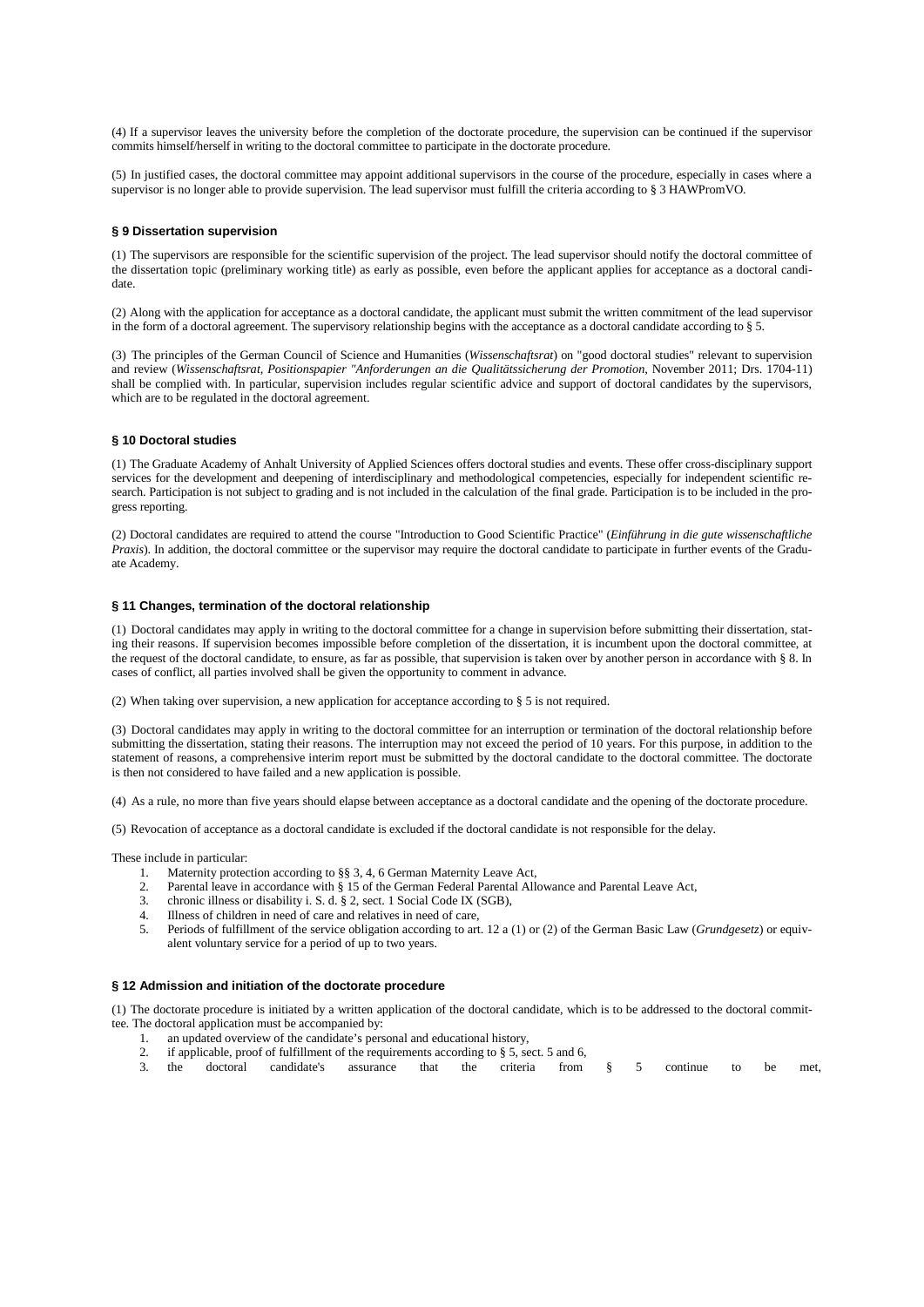- 4. the dissertation in written form in triplicate and in electronic form; the title page is to be prepared in accordance with Appendix 2; the electronic version is to be submitted anonymously (without cover page and other passages containing personal data of the doctoral candidate) for the purpose of plagiarism control in a manner determined by the university; plagiarism control may be carried out with the help of commissioned third parties; the processed research data are to be attached to the dissertation as an appendix or deposited in a research data repository,
- 5. a statement on whether the submitted dissertation has already been submitted in another procedure for obtaining the doctoral degree.

(2) The dissertation must be accompanied by an affidavit (cf. Appendix 3) with the assurance that

- 1. the dissertation has been prepared independently and without unauthorized outside help and only with the stated aids,
- 2. all text passages taken verbatim or in spirit from published documents and all information based on oral information are identified as such,
- 3. the principles of good scientific practice are observed.
- (3) The decision on admission to the doctorate procedure is made by the doctoral committee.
- (4) Approval shall be refused if the evidence required under paragraph 1 is not provided or not provided in full.

(5) Approval shall be denied if, at the time of the decision

- 1. the applicant has already been admitted or is still admitted to the doctorate procedure at another university with the dissertation, or
- 2. the dissertation has already been assessed as unsuitable at another university or the examination has not been passed, or
- 3. facts exist that would justify a withdrawal of the doctoral degree according to state law.

(6) Withdrawal of the doctoral application is permissible with special justification by the applicant and recognition of these reasons by the doctoral committee as long as the doctorate procedure has not been terminated by a negative decision on the dissertation or the oral defense of the dissertation has not begun. In any case, one copy of the submitted dissertation remains with the doctoral files.

#### **§ 13 Appointment of the reviewers**

(1) With the admission of the candidate according to § 12, the doctoral committee appoints at least two reviewers for the dissertation. On the basis of their scientific qualifications, these persons must be in a position to comprehensively assess the dissertation in terms of its subject matter. Supervision and appraisal must be carried out by different persons.

(2) At least one review must be prepared by an external reviewer who fulfills the requirements according to § 3 HAWPromVO or is a professor at a university. For the external reviewer, the regulations of the German Research Foundation (DFG) for reviewers according to the Guidelines for Safeguarding Good Scientific Practice (DFG, Guidelines for Safeguarding Good Scientific Practice, Bonn, September 2019) also apply.

(3) One of the reviewers must in any case be a full-time professor and member of the Doctoral Center Architecture and Design Research at Anhalt University of Applied Sciences and must belong to the corresponding discipline.

(4) Persons who fulfill the criteria according to § 3 HAWPromVO can be appointed as additional reviewers.

(5) The doctoral candidate may propose reviewers to the doctoral committee.

#### **§ 14 Examiners' assessments**

(1) Each reviewer prepares a report on the dissertation, which is forwarded to the chairperson of the doctoral committee. In it, the reviewer proposes either acceptance or rejection of the work or, exceptionally, its return for amendment or supplementation. Along with the proposal of its acceptance, the dissertation is given one of the following ratings:

- summa cum laude corresponds to an outstanding, excellent performance (0),
- magna cum laude corresponds to a very good performance  $(1)$ ,
- cum laude corresponds to an average, good performance (2),
- rite corresponds to sufficient performance  $(3)$ .

With the evaluation "non rite - corresponds to an insufficient performance (4)" the acceptance of the dissertation is rejected.

(2) If the dissertation is proposed to be returned for changes or additions, the doctoral committee may decide whether the doctoral candidate can be given a deadline to make the changes. After the revision, the reviewers are given the opportunity to comment again within four weeks.

(3) The examiners' assessments are to be written independently of each other. The assessment result must be comprehensibly justified in each assessment. If conditions are specified for the publication of the dissertation, these must be concrete and comprehensible. Review requirements can inclcude correction, streamlining, or revision instructions.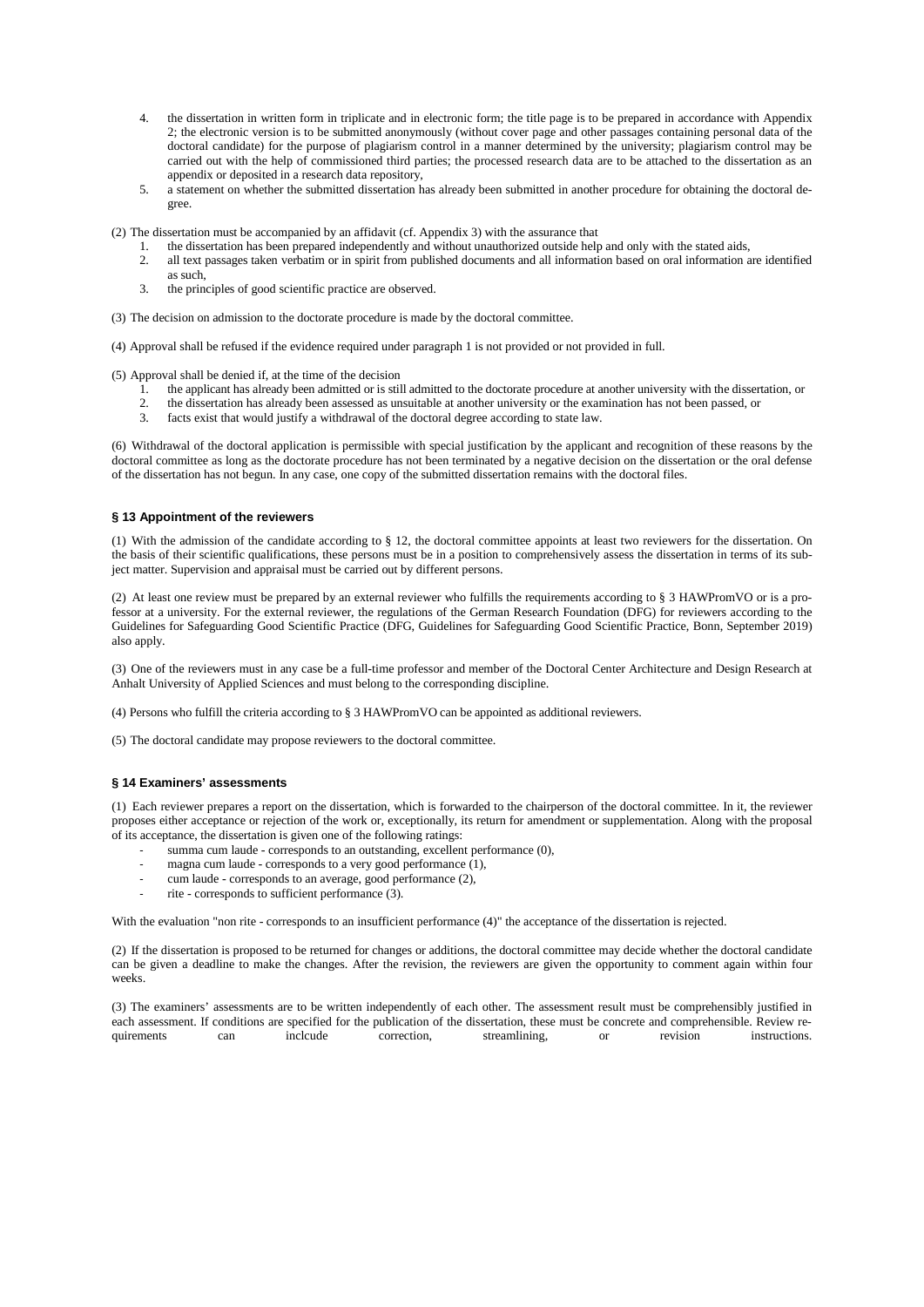(4) If an examiner's assessment is not available within eight weeks after the appointment of the reviewers, the chairperson of the doctoral committee shall seek clarification. If an assessment is not available after a further eight weeks, the doctoral committee may appoint a new reviewer.

(5) If there is no agreement between the reviewers on the acceptance, rejection or return of the dissertation, a further assessment must be obtained within a reasonable period of time, preferably from a professor at another university in the relevant discipline. The DFG's Guidelines for Safeguarding Good Scientific Practice apply to the reviewer.

(6) The chairperson of the doctoral committee forwards all examiners' assessments to the members of the doctoral committee as well as to the doctoral panel (§ 16) and informs the professors and all other members of the university holding a post-doctoral lecturing qualification (*Habilitation*) that the dissertation and the reports are available for inspection for 14 days. Within the inspection period, the named persons may comment in writing on the dissertation made available for inspection.

#### **§ 15 Decision on the acceptance of the dissertation**

(1) After the expiry of the deadline for submission (§ 14, sect. 6), the doctoral committee decides on the acceptance of the dissertation on the basis of the proposals of the reviewers and taking into account any further examiners' assessments available in accordance with § 14, sect. 5. The candidate can be heard on this; the decision is made by the doctoral committee.

(2) After the acceptance of the dissertation, the chairperson of the doctoral committee sets the date of the oral defense of the dissertation. This should be conducted no later than three months after acceptance of the dissertation.

(3) The doctoral committee may decide to return the dissertation to the doctoral candidate for amendment or supplementation within a set period of time. The doctoral candidate will be notified in writing of any changes or additions as well as the deadline set. This should not exceed one year. For special reasons, the deadline may be extended. If the doctoral candidate resubmits the dissertation within the deadline, it shall be reassessed and decided upon in accordance with the above provisions; if they fail to meet the deadline, the dissertation shall be deemed to have been rejected and the doctorate procedure shall be deemed to have been concluded unsuccessfully.

(4) The dissertation is rejected if the majority of the doctoral committee or all reviewers reject it. The doctoral candidate must be informed of the rejection in writing, stating the reasons. The doctoral candidate may submit a new or an improved dissertation within a period to be determined. Further repetition is excluded.

(5) After all examiners' assessments have been submitted, the doctoral committee determines an overall evaluation of the dissertation. This is calculated from the arithmetic mean of the individual grades awarded in the assessments. If the calculation of the average results in fractions, the better grade is awarded for values up to 0.5. An overall score of at least "rite" (3) is required for admission to the oral defense of the dissertation.

(6) The dissertation, together with all examiners' assessments, additional assessments, and statements, will remain on file with the dissertation committee.

#### **§ 16 Doctoral Panel**

(1) The doctoral committee sets up the doctoral panel and appoints a chairperson who is not a member of the group of supervisors or reviewers.

(2) The doctoral panel consists of at least six members who fulfill the requirements according to § 3 HAWPromVO:

- the chairperson. This person is appointed by the doctoral committee;
- the reviewers of the dissertation:
- the lead supervisor and the secondary supervisor, provided that they meet the conditions of § 3 of the HAWPromVO;
- other professors of the Doctoral Center Architecture and Design Research.

If members of the doctoral panel are unable to attend, the doctoral committee may appoint substitutes, but at least one of the reviewers must always be present.

(3) The doctoral panel conducts and evaluates the oral defense of the dissertation. It decides whether the oral defense of the dissertation is to be repeated and sets the conditions for the publication of the dissertation and the deadline for their fulfillment.

#### **§ 17 Oral defense of the dissertation**

(1) The oral examination is conducted for each doctoral candidate by the doctoral panel in the form of the oral defense of the dissertation.

(2) The oral defense of the dissertation is open to the public; the date will be announced at least two weeks in advance.

(3) The doctoral candidate and the members of the doctoral panel are personally invited to this examination.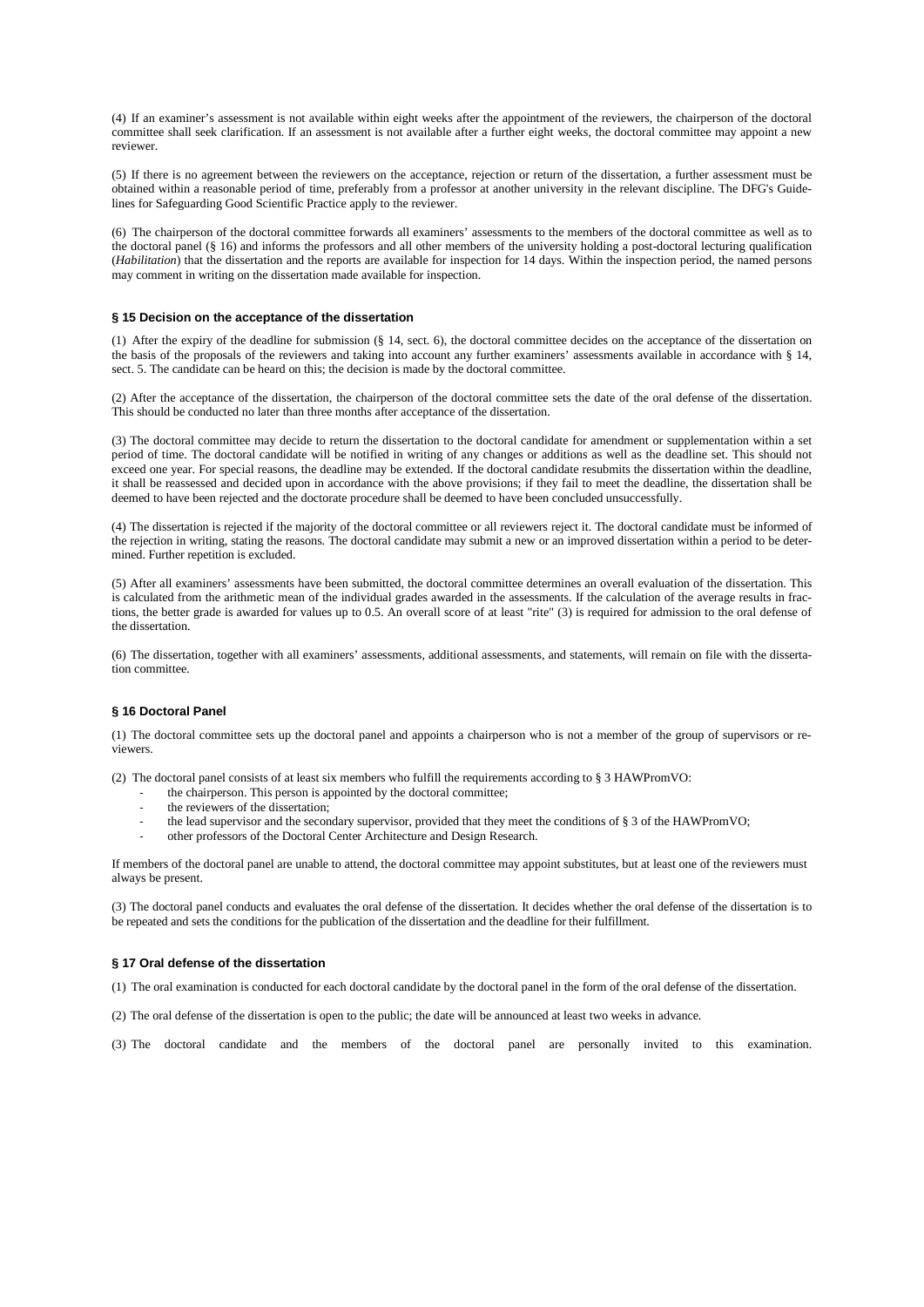(4) The oral defense of the dissertation is chaired by the chairperson of the doctoral panel.

(5) A record of the course, essential contents and result of the examination shall be prepared by the chairperson and shall remain in the files of the doctoral commission.

(6) On the scheduled examination date, the doctoral candidate shall give a public lecture at the university (open to members of the university) on their dissertation prior to the actual oral defense of the dissertation; the duration of the lecture shall not exceed 30 minutes.

(7) In the subsequent oral defense of the dissertation, the dissertation is defended before the doctoral panel. This defense is open to members of the university. The oral defense of the dissertation discusses the content of the dissertation, incorporates the expert opinions and also extends to related problems of the subject. Active participation in the discussion with the candidate is the responsibility of the members of the doctoral committee. The oral defense of the dissertation usually lasts between 60 to 90 minutes.

(8) The lecture open to members of the university and the oral defense of the dissertation may be held in English in case of submission of an English-language dissertation, if the doctoral committee has agreed to this. In the case of an English oral defense of the dissertation, the records must be written in German.

(9) For the calculation of the evaluation of the oral defense of the dissertation, the grades mentioned in § 14, section 1 are to be used. Each member awards a grade. The overall grade of the oral defense of the dissertation is calculated from the arithmetic mean of the individual grades awarded by the members of the doctoral panel. If the calculation of the average results in fractions, the better grade is awarded for values up to 0.5. The oral defense of the dissertation is passed if at least the overall grade "rite" (3) is achieved. The grade of the oral defense of the dissertation is not discussed in public.

(10) If the student fails the oral defense of the dissertation, only the oral defense of the dissertation has to be repeated. The repetition can be attempted only once, at the earliest three months, at the latest one year after the failed oral defense of the dissertation. In special cases, the deadline may be extended at the applicant's request. If the oral defense of the dissertation is or is deemed to be failed again, the doctorate procedure is concluded unsuccessfully.

(11) If the doctoral candidate cannot perform the oral defense of the dissertation for reasons for which the doctoral candidate is responsible, or if they declare that they will not perform the oral defense of the dissertation, the doctoral candidate shall fail the oral defense of the dissertation and the doctorate procedure shall be concluded unsuccessfully.

#### **§ 18 Overall assessment**

(1) Immediately after the oral defense of the dissertation, the doctoral panel decides on the result of the oral defense of the dissertation in a non-public session and, if the oral defense of the dissertation is passed, determines the overall assessment of the doctorate on the basis of the examiners' assessments and performance in the oral defense of the dissertation.

(2) The overall grade is composed of the grade for the dissertation and the grade for the oral defense of the dissertation, with the grade for the dissertation being weighted 2/3 and the grade for the oral defense of the dissertation 1/3. If the calculation of the average results in fractions, the better grade is awarded for values up to 0.5. The following ratings are provided:

- summa cum laude corresponds to an outstanding, excellent performance (0),
- magna cum laude corresponds to a very good performance (1),
- cum laude corresponds to an average, good performance (2),
- rite corresponds to sufficient performance (3),
- non rite corresponds to unsatisfactory performance (4).

With the evaluation "non rite - corresponds to an insufficient performance (4)" the acceptance of the dissertation is rejected.

(3) The distinction "summa cum laude" shall only be awarded in the case of exceptionally high scientific achievements and if this distinction has been awarded in all reviews and by all members of the doctoral panel for the oral defense of the dissertation.

(4) On the basis of the examiners' assessments, the doctoral panel determines in writing whether and, if so, which conditions are to be fulfilled for the publication of the dissertation.

(5) Following the meeting, the chairperson informs the doctoral candidate of the overall assessment and, if applicable, the conditions for publication and points out that the right to use the doctoral degree only begins after completion of the doctorate in accordance with § 22. This concludes the doctoral process. Doctoral candidates may be withdrawn from university records at the end of the semester in which the overall assessment was communicated.

#### **§ 19 Repetition of the doctoral examination**

(1) If the first attempt at a doctorate has failed due to rejection of the dissertation, a new application with submission of a new dissertation is only possible once, and at the earliest after the expiry of one year, calculated from the date of rejection.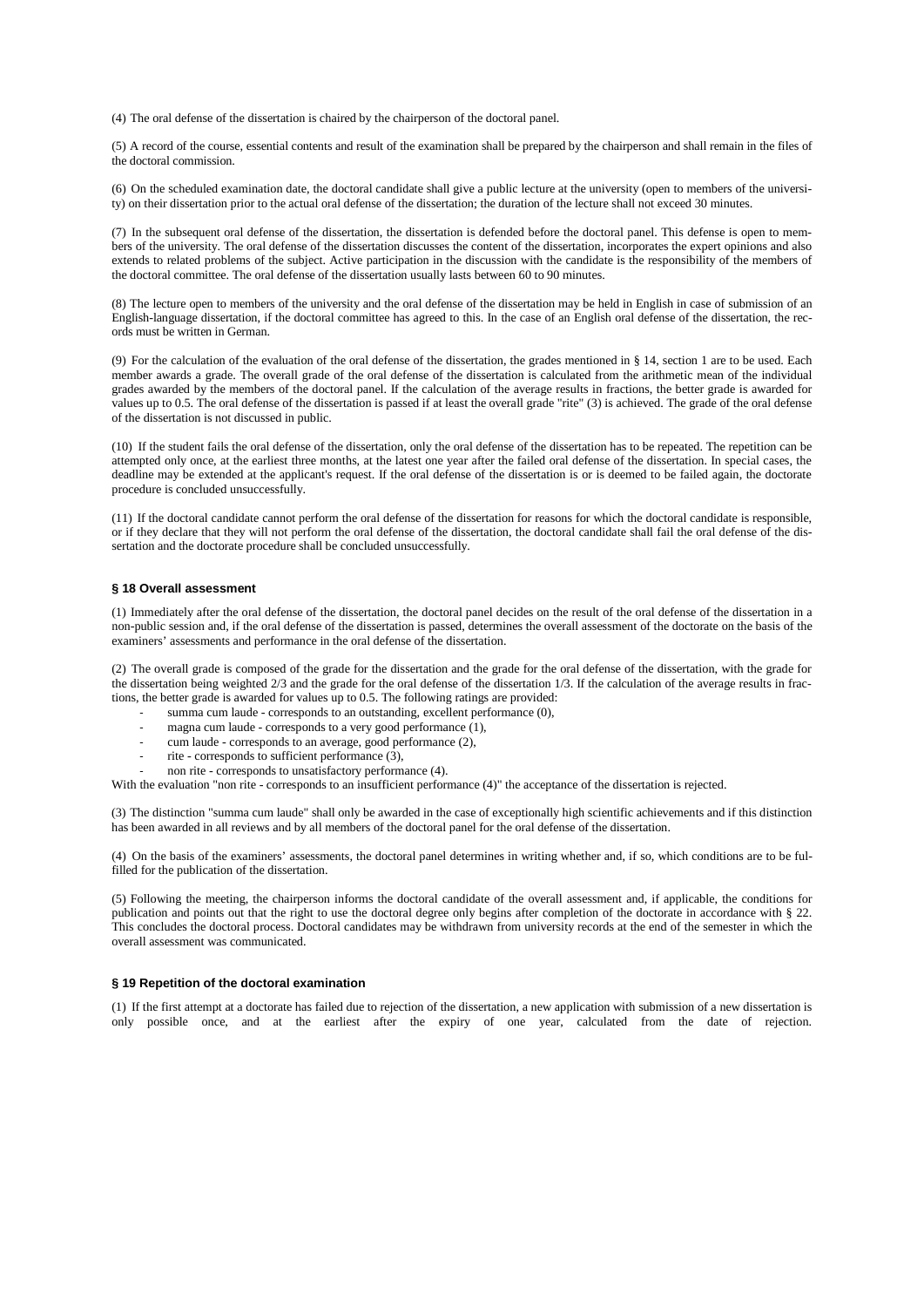(2) If the doctoral achievements have lapsed due to non-fulfillment of the obligation to submit or due to other violations of these doctoral degree regulations, the doctoral committee shall decide whether and under which conditions the doctoral degree may be repeated. A repetition is excluded if the doctorate has been refused or the doctoral degree has been withdrawn.

#### **§ 20 Examination files**

(1) Examination files are confidential and remain on file with the doctoral committee. During the doctorate procedure, only the members of the doctoral committee and the members of the doctoral panel are entitled to inspect the files.

(2) After completion of the doctorate procedure, but at the latest within one year after the completion of the doctorate, the doctoral candidate will be granted access to the examination files, the examiners' assessments and the records of the oral defense of the dissertation upon request.

#### **§ 21 Publication of the dissertation**

(1) After passing the examination, the doctoral candidate must publish the dissertation, taking into account the requirements of the doctoral panel; the version to be published must be approved by the chairperson of the doctoral committee. Failure to meet this requirement will result in a failed doctoral degree.

(2) The title page shall be designed in accordance with Appendix 4.

(3) The dissertation must be published within one year after passing the oral defense of the dissertation. The dissertation is published by submitting an electronic version - via the Doctoral Center - to the University Library of Anhalt University of Applied Sciences, which is granted the right of publication in addition to the German National Library (DNB) and the Saxony-Anhalt State Library.

(4) The dissertation will be published on the open access and research data repository of the university libraries of Saxony-Anhalt.

(5) The publication must include an abstract in German and English. The doctoral candidate must assure the conformity of the electronic version with the accepted dissertation. File format and data carrier are to be coordinated with the university library. The submission of files that do not meet the required specifications with regard to file format and data carrier or that otherwise prove to be partially or completely unreadable does not fulfill the publication requirement. In addition to the electronic version, three copies of the dissertation must be submitted to the Doctoral Center as deposit copies (bound copies) intended for the German National Library (DNB) and the Saxony-Anhalt State Library.

(6) In justified cases, the deadline for submission may be extended by up to one year by the doctoral committee upon request. If the doctoral candidate fails to comply with the submission deadline in accordance with the above provisions, the doctoral degree shall be deemed to have been failed.

(7) The doctoral candidate permits the transmission of the dissertation electronically by the university library to DNB. The doctoral candidate grants the university library and the DNB the simple right to store the dissertation in an electronic archive, to reproduce it for this purpose and, if necessary, to convert it into a format suitable for storage. In addition, the doctoral candidate grants the university library and the DNB the simple right, for the purpose of making the dissertation publicly accessible, to reproduce it and to disseminate it by making it available on its server and to enable the bibliographic data to be recorded in databases.

(8) Privacy Consent: The doctoral candidate should always submit the dissertation text and the CV in two separate documents or electronic files. Furthermore, the doctoral candidate consents to the processing of personal data by DNB. The processing includes in particular the storage of the data in an electronic archive, in the common standards file and the transmission of the data to third parties through the provision of the dissertation by DNB. This data is conditionally accessible via the website of the German National Library (DNB).

(9) The publication must be identified as a dissertation by an appropriate title page and must contain an abstract of the author's scientific career. The title page shall state:

- 1. the subject of the dissertation,
- 2. the field of study,
- 3. Anhalt University of Applied Sciences<br>4. the name of the doctoral candidate,
- the name of the doctoral candidate,
- 5. their previously earned academic degree,
- 6. Title and names of the supervisors,
- 7. Title and names of reviewers,
- 8. Submission and review dates,
- 9. Place and year of publication.

Upon request, the doctoral candidate may be exempted from the obligation to list the scientific career in the electronic version or the deposit copies.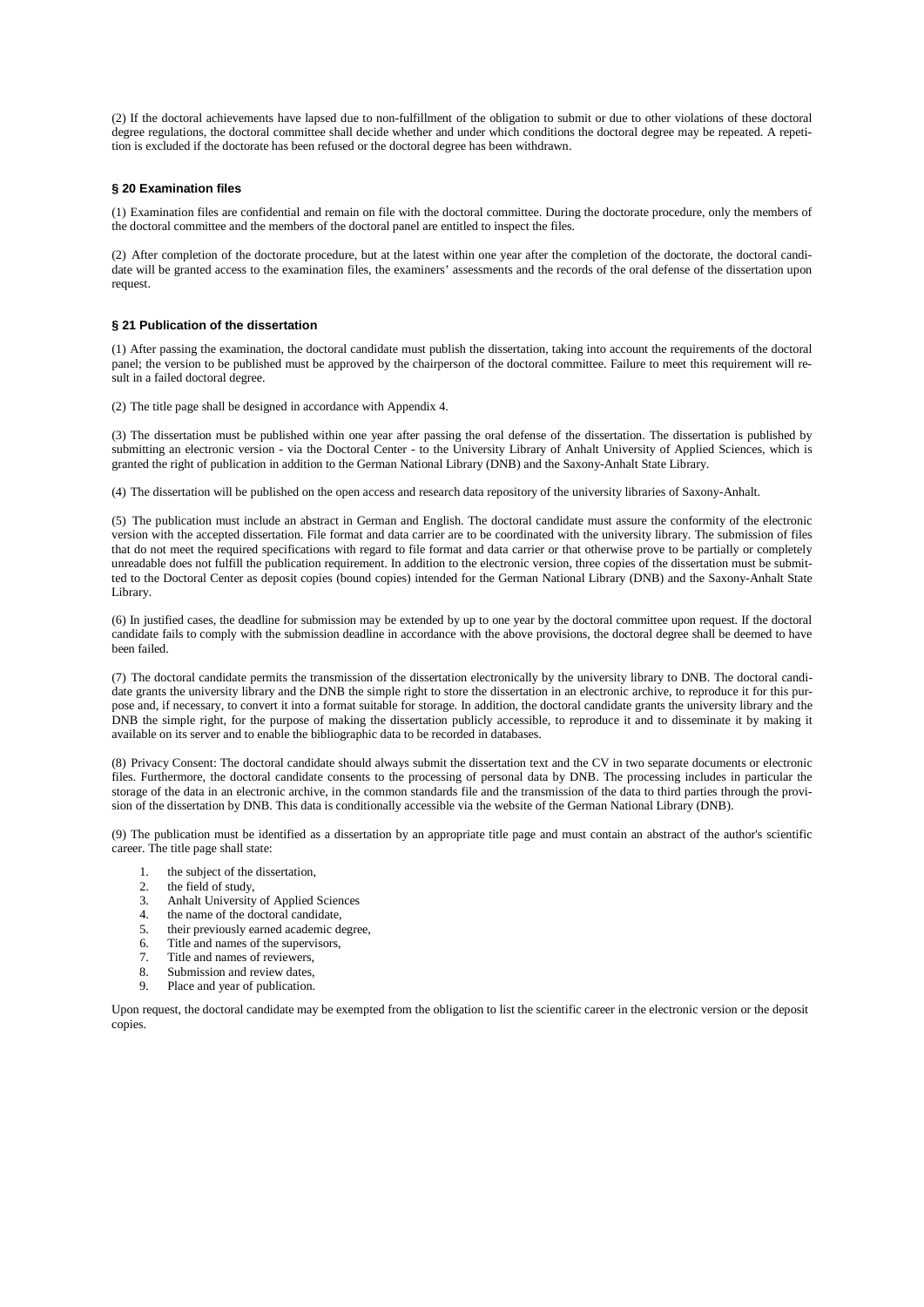#### **§ 22 Execution of the doctorate and award of the doctoral degree**

(1) As soon as the obligatory copies of the dissertation according to § 21 have been received by the Doctoral Center Architecture and Design Research at Anhalt University of Applied Sciences, the doctorate is completed by handing over or delivering the doctoral certificate to the doctoral candidate. From this point on, the person now holding the doctorate is entitled to use the doctoral degree.

(2) The doctoral certificate is dated on the day of the oral defense of the dissertation and is issued in triplicate. It bears the signatures of the Head of the Doctoral Center Architecture and Design Research and the President of Anhalt University of Applied Sciences and bears the seal of the University. The text of the certificate usually reads (see Appendix 5):

"Anhalt University of Applied Sciences awards during the term of office of the president Prof. Dr. [name] and the Director of the Doctoral Center Architecture and Design Research Prof. Dr. [name] by this certificate [Mr./Ms.] [name], born on [date] in [place] the academic degree of Doctor [specification], after they have proven their scientific qualification by their dissertation "[title of dissertation]" and by the oral defense of the dissertation in a proper doctorate procedure under supervision of [first supervisor], [second supervisor]. The overall rating is [grade]."

(3) At the request of the doctoral candidate, a provisional temporary certificate of graduation can be issued via the Board of Management (*Präsidium*). This does not entitle the holder to use the doctoral degree.

#### **§ 23 Denial and withdrawal of the doctoral degree**

(1) If, before the doctoral certificate is issued, it is established that essential prerequisites for admission to the doctoral program were erroneously assumed to have been met or that the doctoral candidate attempted deception in their performance in the doctorate procedure or violated good scientific practice, completion of the doctoral degree will be denied. Decisions on the entire process are made by the doctoral committee.

(2) After the doctoral certificate has been issued, the withdrawal of the doctoral degree is governed by the provisions of state law in accordance with § 21 HSG LSA. The return of the doctoral certificate is governed by the provisions of the most recent version of the Saxony-Anhalt Administrative Procedure Act.

(3) Prior to the decision on the denial or withdrawal of the doctoral degree, the person concerned shall be given the opportunity to comment on the allegations made within a reasonable period of time.

#### **§ 24 Appeal proceedings**

The person concerned may appeal against decisions of the doctoral committee to the doctoral committee or to the president of Anhalt University. If the doctoral committee does not help the objection, it will immediately forward it with a statement to the president of Anhalt University of Applied Sciences, who will issue the decision on the objection.

#### **§ 25 Continuation regulation doctoral center**

(1) If the number of professors in a department or subject-related doctoral center falls below six in accordance with § 1, No. 1 HAWPromVO, the right to confer doctorates is suspended until a successor has been appointed by the ministry responsible for science who meets the requirements of § 3 HAWPromVO. To terminate ongoing procedures, professors from other universities who fulfill the requirements of § 3 HAWPromVO can be co-opted in accordance with § 75, sect. 3 HSG LSA.

(2) In the event of the dissolution of the doctoral center or the departure of a supervisor from the doctoral center, ongoing doctorate procedures can be completed. This also applies regardless of the outcome of the evaluation of the award of the right to confer doctoral degrees.

#### **§ 26 Coming into effect**

(1) These regulations shall come into effect after their approval by the Saxony-Anhalt Sate Ministry of Economics, Science and Digitalization on the day following publication.

- (2) Issued on the basis of the decision of the Senate of Anhalt University of Applied Sciences dated March 24, 2021.
- (3) Published in Official Notices (*Amtliche Mitteilungen*) of Anhalt University No. 86/2021 and on Anhalt University of Applied Sciences' website.

Köthen, May 25, 2021

Prof. Dr.-Ing. Jörg Bagdahn President of Anhalt University of Applied Sciences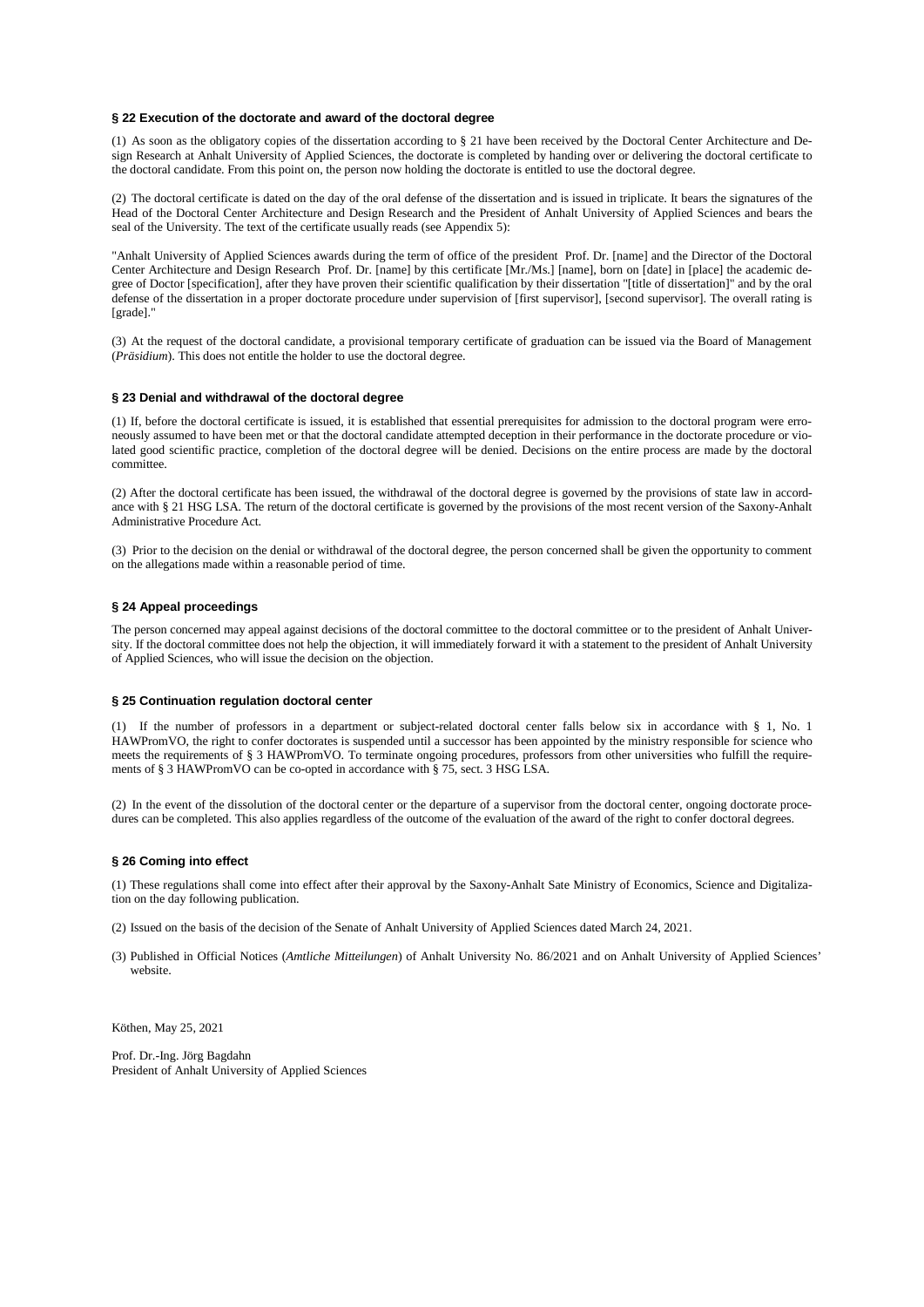Appendix 1: Declaration of the supervisor according to § 2, sect. 3 of the doctoral degree regulations

Name of the doctoral candidate: Name of the supervisor:

I hereby confirm that the above-mentioned doctoral candidate has contributed significantly (see following list) to the publications/manuscripts printed in the dissertation and that the requirements according to § 2, sect. 3 of the doctoral degree regulations of May 25, 2021 are fulfilled.

| Title of publication/manuscript | Percentage of the doc-<br>toral candidate's vol-<br>ume in this publica-<br>tion/manuscript | Publication status<br>$A =$ published<br>$B = accepted for$<br>printing but not yet<br>published |
|---------------------------------|---------------------------------------------------------------------------------------------|--------------------------------------------------------------------------------------------------|
|                                 |                                                                                             |                                                                                                  |
|                                 |                                                                                             |                                                                                                  |
|                                 |                                                                                             |                                                                                                  |

Signature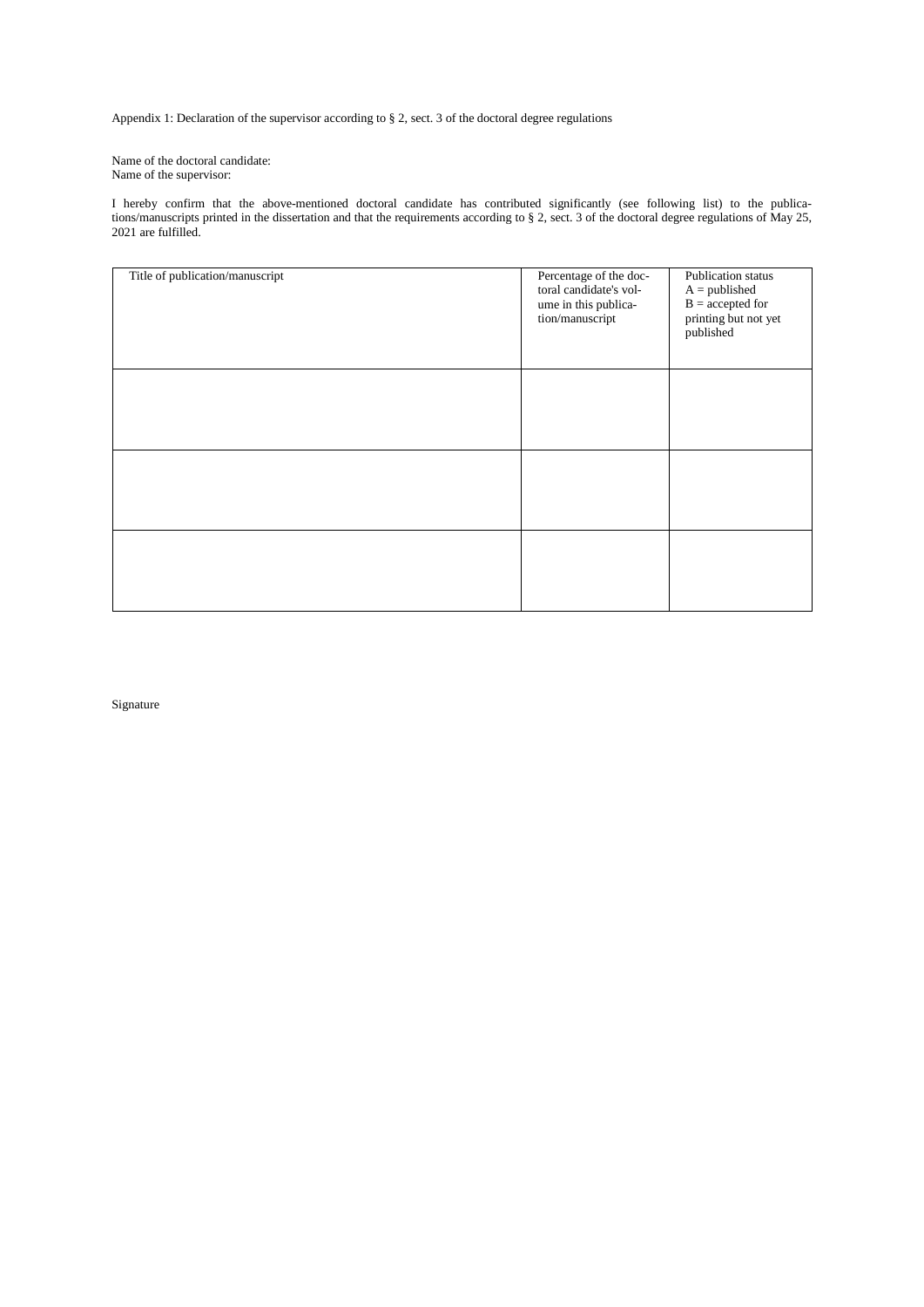**Appendix 2: Title page for the work to be submitted**

### **[Dissertation title.]**

### D I S S E R T A T I O N

submitted to the Doctoral Center Architecture and Design Research at Anhalt University of Applied Sciences

> for obtaining the academic degree of (Dr.....)

> > Submitted by

……………………………. (acad. Degree First Name Last Name)

[Köthen/Bernburg], the .......................... (submission date)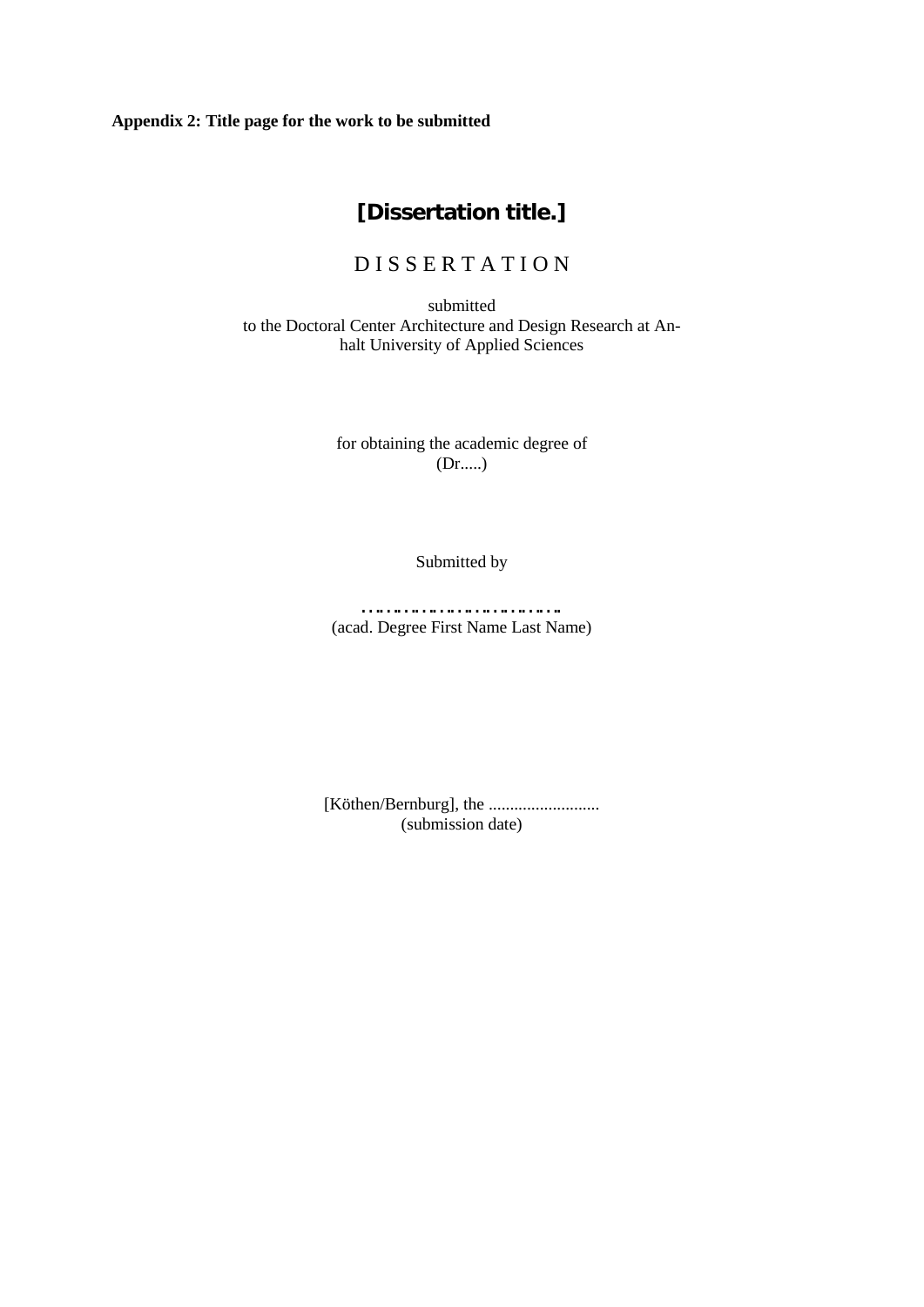### **Appendix 3: Affidavit**

I hereby declare that I have prepared this dissertation independently and without unauthorized outside assistance. I have not used any sources or aids other than those indicated, and I have marked as such all passages taken verbatim or in spirit from published or unpublished writings and all information based on oral information. Likewise, all materials provided or services rendered by others are identified as such.

............................

(place, date)

............................

(Signature)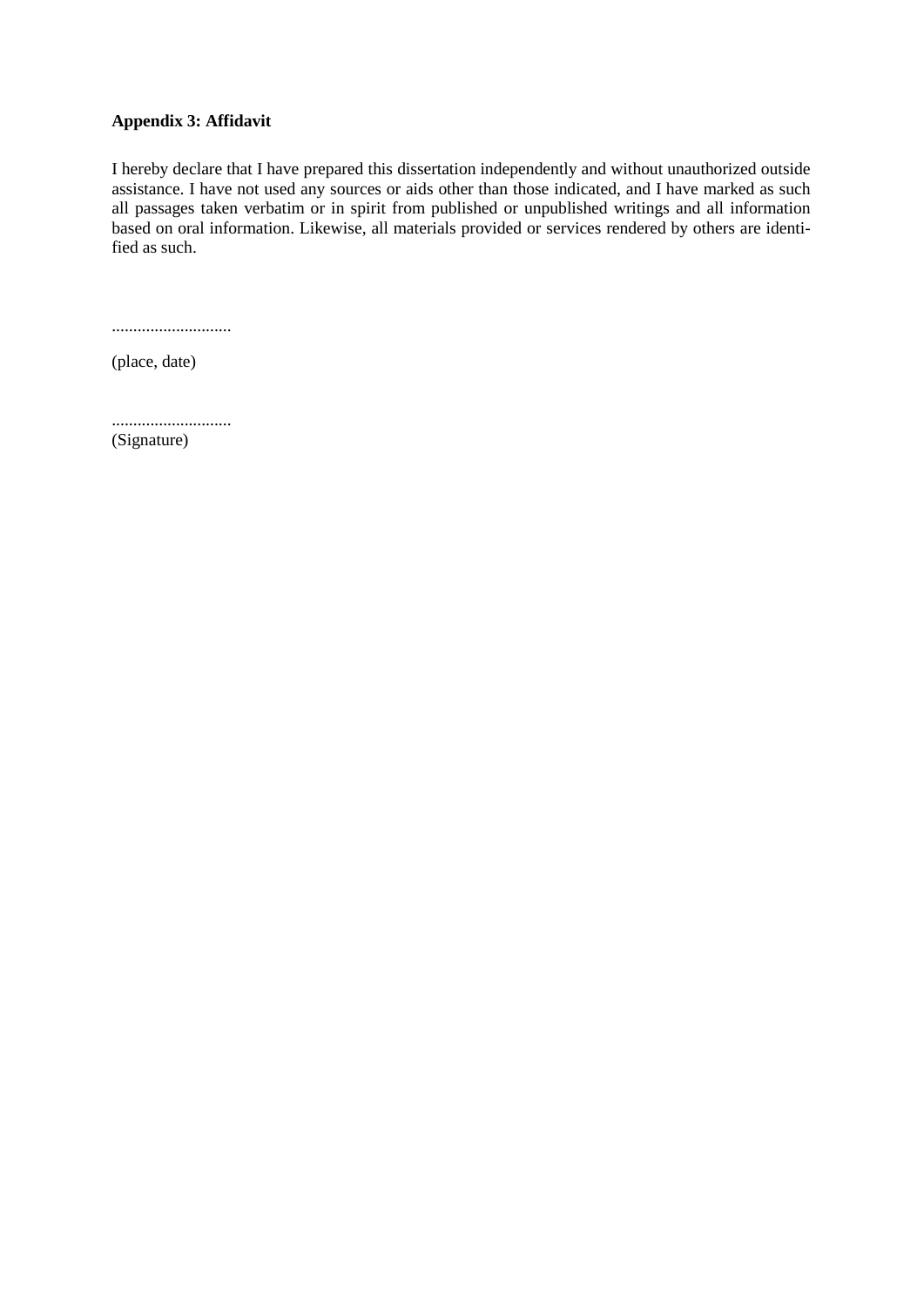**Appendix 4: Cover page for the deposit copies to be submitted**

## [Dissertation title.]

## D I S S E R T A T I O N

for obtaining the academic degree of

### DOCTOR ... (Dr. ....)

accepted at the Doctoral Center Architecture and Design Research at Anhalt University of Applied Sciences

### Submitted by

……………………………………… (acad. Degree First Name Last Name)

Acceptance of the dissertation was recommended by:

- 1. [Title acad. Degree First Name Last Name, Institution]
- 2. [Title acad. Degree First Name Last Name, Institution]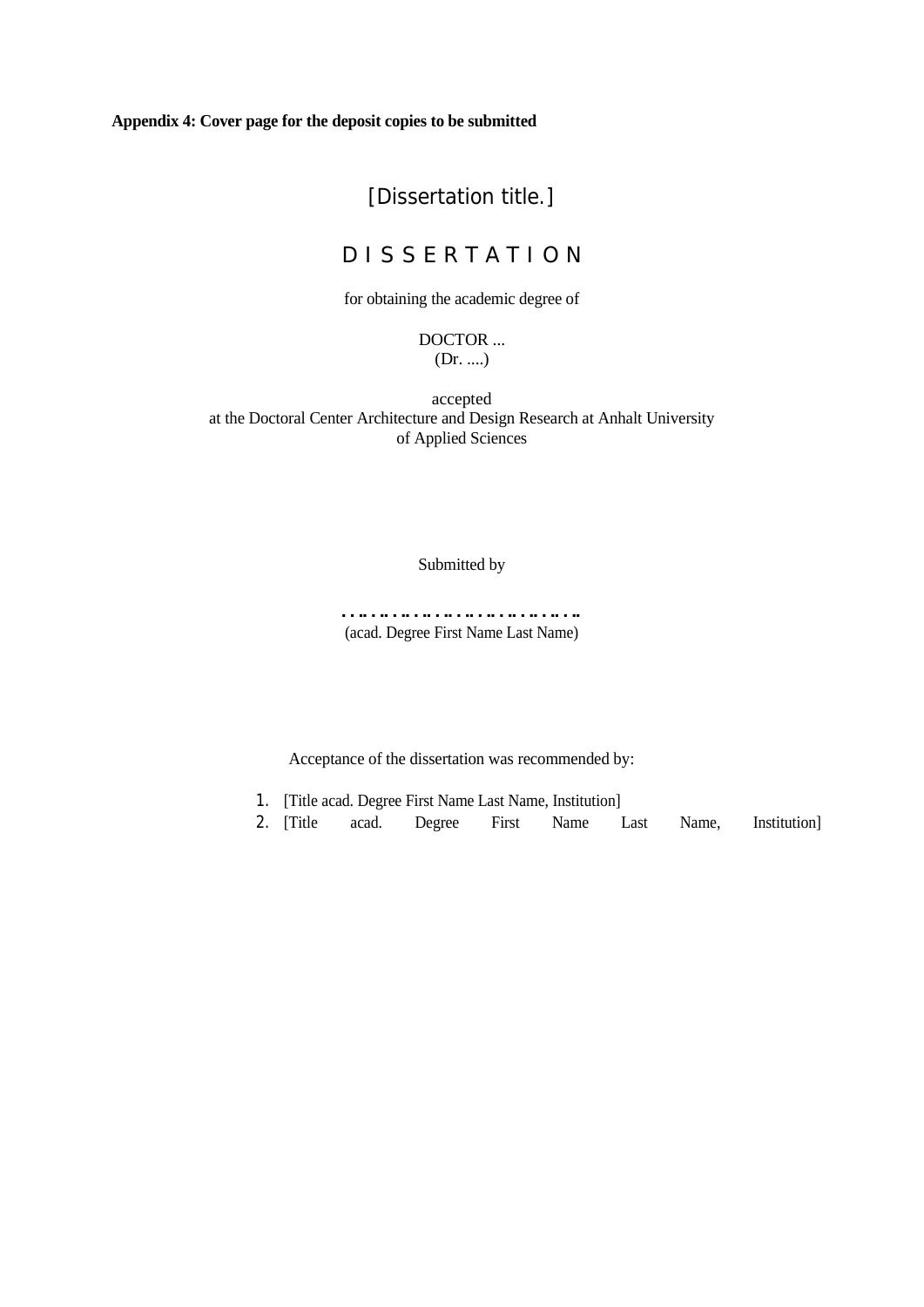

**Appendix 5: Sample doctoral certificate**

name, first name name, first name

**[dd.mm.yyyy, location]**

Date of birth, place of birth

 $(S \text{ i} e \text{ g} e 1)$